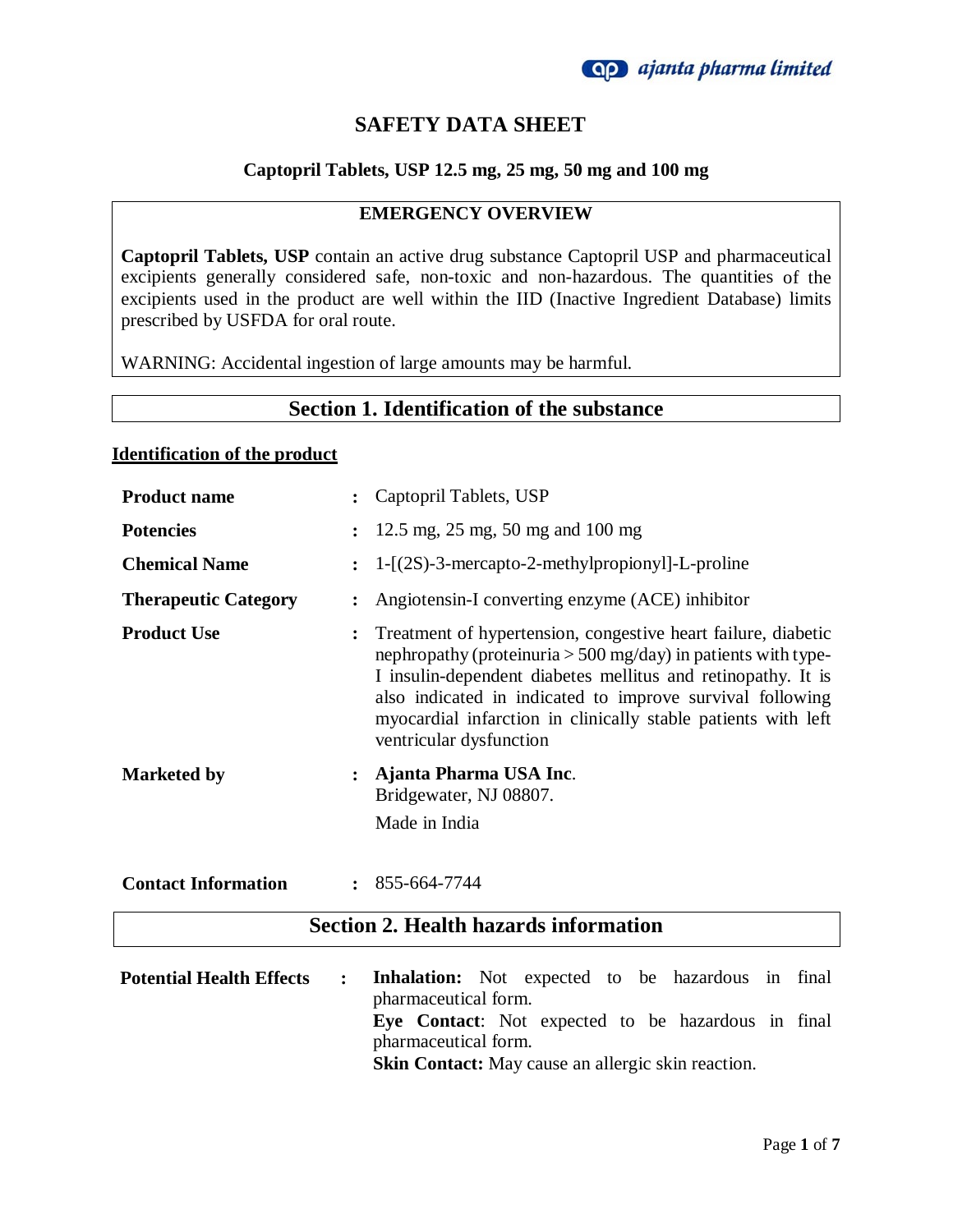

|                                |              | <b>Ingestion:</b> Health injuries are not known or expected under |
|--------------------------------|--------------|-------------------------------------------------------------------|
|                                |              | normal use. Exposures above clinical dosage could result in       |
|                                |              | adverse effects. Minor occupational exposures are not             |
|                                |              | expected to be harmful.                                           |
|                                |              | <b>Fertility:</b> May damage fertility or the unborn child.       |
| <b>Effects of Overexposure</b> | $\mathbf{r}$ | The potential for exposure is reduced in finished                 |
|                                |              | pharmaceutical dosage form.                                       |

## **Section 3. Composition / information on ingredients**

| <b>Active ingredient</b> | <b>Exposure Limit</b> | CAS No.    |
|--------------------------|-----------------------|------------|
| Captopril USP            | --                    | 62571-86-2 |

**Inactive ingredients:** The inactive ingredients include microcrystalline cellulose, lactose, crospovidone, colloidal silicon dioxide and stearic acid.

### **Section 4. First aid measures**

The product in the final dosage form (tablet) does not pose a problem of exposure to active drug substance and should not cause inhalation, skin and eye irritation problem. However, in case of exposure:

| <b>Eye Contact</b>  |                | Immediately flush eyes with water, occasionally lifting the<br>upper and lower eyelids for at least 20 minutes. Check for and<br>remove any contact lenses. Get medical attention.                                                                                                                                                                                                                                                                                                                                                                                                                                                                                     |
|---------------------|----------------|------------------------------------------------------------------------------------------------------------------------------------------------------------------------------------------------------------------------------------------------------------------------------------------------------------------------------------------------------------------------------------------------------------------------------------------------------------------------------------------------------------------------------------------------------------------------------------------------------------------------------------------------------------------------|
| <b>Skin Contact</b> | $\ddot{\cdot}$ | Immediately wash skin with plenty of soap and water for at<br>least 20 minutes. Wash contaminated clothing thoroughly with<br>water before removing it, or wear gloves. Get medical<br>attention if symptoms occur. Wash clothing and shoes<br>thoroughly before reuse.                                                                                                                                                                                                                                                                                                                                                                                                |
| <b>Ingestion</b>    | $\ddot{\cdot}$ | Wash out mouth with water. Remove dentures if any. Remove<br>victim to fresh air and keep at rest in a position comfortable<br>for breathing. If material has been swallowed by a conscious<br>person, give small quantities of water to drink. Stop if the<br>exposed person feels sick as vomiting may be dangerous. DO<br>NOT induce vomiting unless directed to do so by medical<br>personnel. If vomiting occurs, the head should be kept low so<br>that vomit does not enter the lungs. Get medical attention.<br>Never give anything by mouth to an unconscious person. If<br>unconscious, place in recovery position and get medical<br>attention immediately. |
| <b>Inhalation</b>   | $\ddot{\cdot}$ | Remove to fresh air and keep patient at rest in a position<br>comfortable for breathing. If not breathing, give artificial<br>respiration or oxygen by trained personnel. Get immediate<br>medical attention immediately. If unconscious, place in<br>recovery position and get medical attention immediately.                                                                                                                                                                                                                                                                                                                                                         |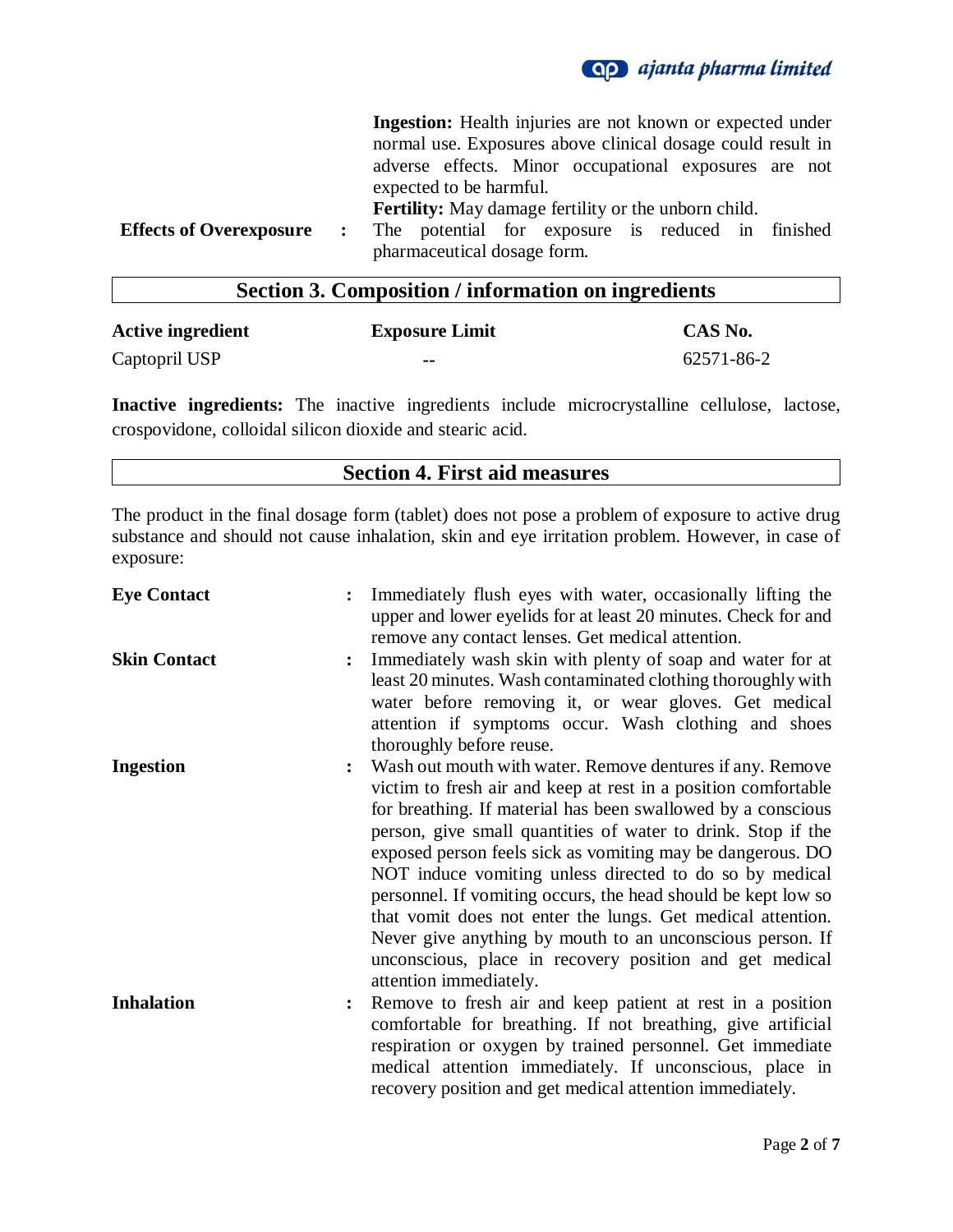

**Medical Treatment :** Treat according to locally accepted protocols. For additional guidance, refer to the current prescribing information or to the local poison control information center. Protect the patient's airway and support ventilation and perfusion. Meticulously monitor and maintain, within acceptable limits, the patient's vital signs, blood gases, serum electrolytes, etc.

| <b>Section 5. Fire-fighting measures</b>                                       |                      |                                                                                                                                                                                  |  |
|--------------------------------------------------------------------------------|----------------------|----------------------------------------------------------------------------------------------------------------------------------------------------------------------------------|--|
| <b>Flash Point</b>                                                             | $\ddot{\cdot}$       | Not available.                                                                                                                                                                   |  |
| <b>Extinguishing Media</b>                                                     | $\ddot{\phantom{a}}$ | Extinguish fire with extinguishing agent suitable for the<br>surrounding fire                                                                                                    |  |
| <b>General Fire Hazards</b><br><b>Hazardous Combustible</b><br><b>Products</b> | $\ddot{\phantom{a}}$ | Decomposition products may include carbon dioxide, carbon<br>monoxide, nitrogen oxides, sulfur oxides and metal oxides                                                           |  |
| <b>Special Fire Fighting</b><br><b>Procedures</b>                              |                      | : Wear self-contained breathing apparatus (SCBA) with a full<br>face-piece operated in positive pressure mode and full<br>protective gear to prevent contact with skin and eyes. |  |

## **Section 6. Accidental release measures**

| <b>Personal Precautions</b>                         |                | Personnel involved in clean-up should wear appropriate<br>personal protective equipment (see Section 8). Minimize<br>exposure.                                                                                                                                                                                                                                      |
|-----------------------------------------------------|----------------|---------------------------------------------------------------------------------------------------------------------------------------------------------------------------------------------------------------------------------------------------------------------------------------------------------------------------------------------------------------------|
| <b>Environmental</b><br><b>Protections</b>          | $\ddot{\cdot}$ | Place waste in an appropriately labeled, sealed container for<br>disposal. Care should be taken to avoid environmental<br>release. Avoid dispersal of spilled material and runoff and<br>contact with soil, waterways, drains and sewers. Inform the<br>relevant authorities if the product has caused environmental<br>pollution (sewers, waterways, soil or air). |
| <b>Clean-up Methods</b>                             | $\ddot{\cdot}$ | Move containers from spill area. Approach release from<br>upwind. Prevent entry into sewers, water courses, basements<br>or confined areas. Avoid dust generation. Do not dry sweep.<br>Vacuum dust with equipment fitted with a HEPA filter and<br>place in a closed, labeled waste container. Dispose of via a<br>licensed waste disposal contractor.             |
| <b>Additional Consideration</b><br>for Large Spills | $\ddot{\cdot}$ | Non-essential personnel should be evacuated from affected<br>area. Report emergency situations immediately. Move<br>containers from spill area. Clean up operations should only be<br>undertaken by trained personnel.                                                                                                                                              |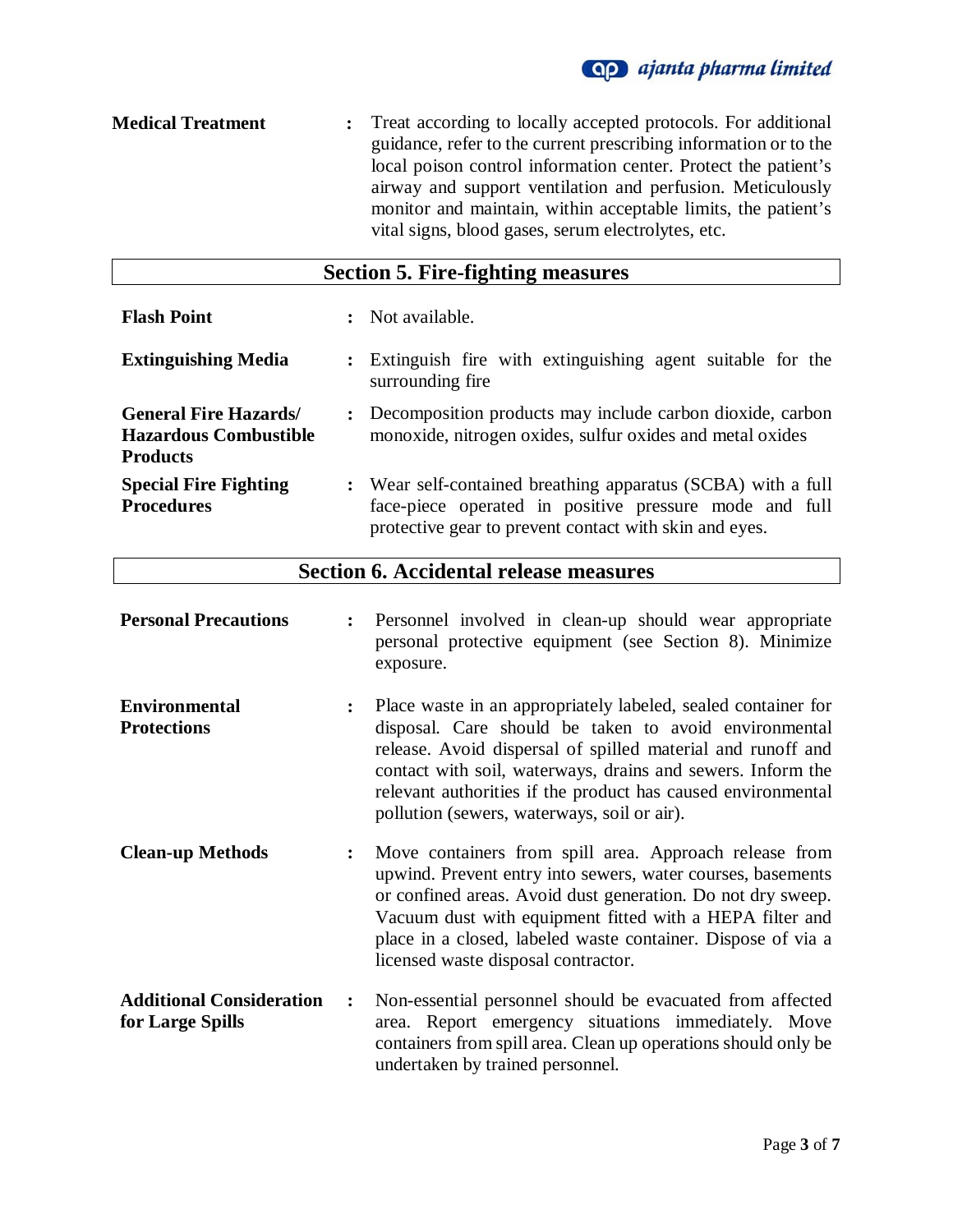# **Section 7. Handling and storage**

| <b>Handling</b> | : | Persons with a history of skin sensitization problems should<br>not be employed in any process in which this product is used.<br>Avoid exposure - obtain special instructions before use.<br>Avoid exposure during pregnancy. Do not handle until all<br>safety precautions have been read and understood. Do not get<br>in eyes or on skin or clothing. If during normal use the<br>material presents a respiratory hazard, use only with adequate<br>ventilation or wear appropriate respirator. Empty containers<br>retain product residue as they can be hazardous. Do not reuse<br>container. |
|-----------------|---|----------------------------------------------------------------------------------------------------------------------------------------------------------------------------------------------------------------------------------------------------------------------------------------------------------------------------------------------------------------------------------------------------------------------------------------------------------------------------------------------------------------------------------------------------------------------------------------------------|
| <b>Storage</b>  | ፡ | Recommended storage for Captopril tablets, USP: Store at<br>20 $\rm{^{\circ}C}$ to 25 $\rm{^{\circ}C}$ (68 $\rm{^{\circ}F}$ to 77 $\rm{^{\circ}F}$ ); excursions permitted to 15 $\rm{^{\circ}C}$<br>to 30°C (59°F to 86°F) [see USP Controlled Room<br>Temperature]. Keep bottles tightly closed (protect from<br>moisture).                                                                                                                                                                                                                                                                      |

# **Section 8. Exposure controls/personal protection**

| <b>Exposure Limits</b>        |                | None                                                                                                                                                                                                                                                                                                                                                                                                                                                                                                           |
|-------------------------------|----------------|----------------------------------------------------------------------------------------------------------------------------------------------------------------------------------------------------------------------------------------------------------------------------------------------------------------------------------------------------------------------------------------------------------------------------------------------------------------------------------------------------------------|
| <b>Engineering Controls</b>   | $\ddot{\cdot}$ | In laboratory, medical or industrial setting use appropriate<br>ventilation. If user operations generate dust, fumes, gas,<br>vapor or mist, use process enclosures, local exhaust<br>ventilation or other engineering controls to keep worker<br>exposure to airborne contaminants below any recommended<br>or statutory limits.                                                                                                                                                                              |
| <b>Respiratory Protection</b> | $\ddot{\cdot}$ | For consumer use, no unusual precaution are necessary.<br>However, for handling in laboratory, medical or industrial<br>setting use approved respirators for protection if necessary.<br>Use a properly fitted, particulate filter respirator complying<br>with an approved standard if a risk assessment indicates this<br>is necessary. Respirator selection must be based on known or<br>anticipated exposure levels, the hazards of the product and<br>the safe working limits of the selected respirator. |
| <b>Personal Protection</b>    | $\ddot{\cdot}$ | For consumer use, no unusual precaution are necessary.<br>However, for handling in laboratory, medical or industrial<br>setting use gloves as recommended. Personal protective<br>equipment for the body should be selected based on the task<br>being performed and the risks involved and should be<br>approved by a specialist before handling this product.                                                                                                                                                |
| <b>Recommended Facilities</b> |                | None                                                                                                                                                                                                                                                                                                                                                                                                                                                                                                           |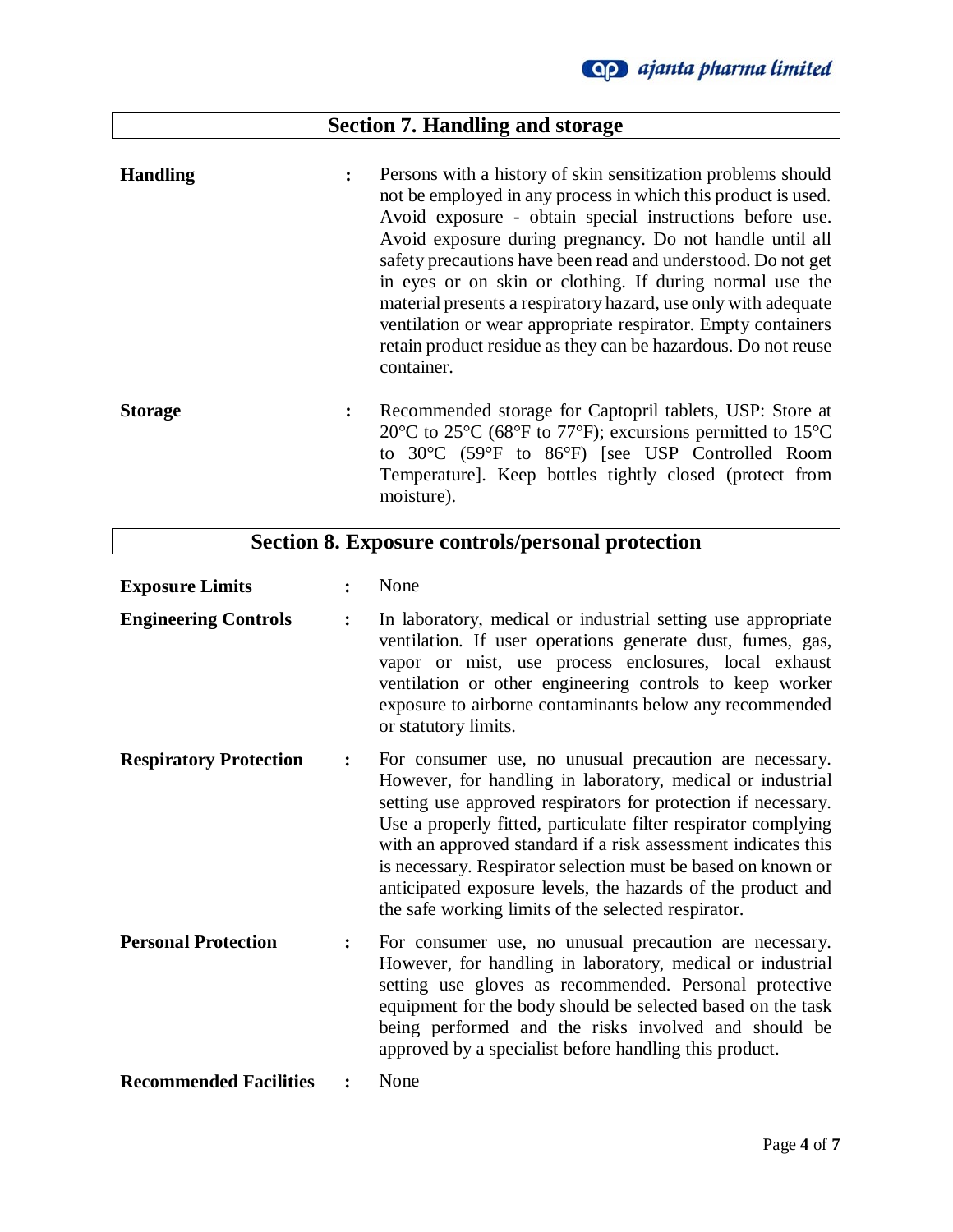|                                    |                | <b>Section 9. Physical and chemical properties</b>                                                                                                                                                                                                                                                                                                                                                      |
|------------------------------------|----------------|---------------------------------------------------------------------------------------------------------------------------------------------------------------------------------------------------------------------------------------------------------------------------------------------------------------------------------------------------------------------------------------------------------|
| <b>Appearance</b>                  |                | Captopril tablets, USP are available containing 12.5 mg, 25 mg, 50 mg or<br>100 mg of captopril, USP.                                                                                                                                                                                                                                                                                                   |
|                                    |                | The 12.5 mg tablets are white to off-white, oval shaped, flat beveled edged<br>uncoated tablets having break line on both sides and one side debossed with<br>"C" on one side of the break line and "1" on other side of the break line<br>(bisect). They are available as follows:<br>NDC 27241-160-01 bottles of 100 tablets with child-resistant closure<br>NDC 27241-160-10 bottles of 1000 tablets |
|                                    |                | The 25 mg tablets are white to off-white, round, flat beveled edged,<br>uncoated tablets debossed with "2" over "C" one side and quadrisect score<br>on the other side. They are available as follows:<br>NDC 27241-161-01 bottles of 100 tablets with child-resistant closure<br>NDC 27241-161-10 bottles of 1000 tablets                                                                              |
|                                    |                | The 50 mg tablets are white to off-white, round, flat beveled edged,<br>uncoated tablets debossed with "3" above the break line and "C" below the<br>break line one side (bisect) and plain on the other side. They are available<br>as follows:<br>NDC 27241-162-01 bottles of 100 tablets with child-resistant closure<br>NDC 27241-162-10 bottles of 1000 tablets                                    |
|                                    |                | The 100 mg tablets are white to off-white, round, flat beveled edged,<br>uncoated tablets debossed with "4" above the break line and "C" below the<br>break line on one side (bisect) and plain on the other side. They are<br>available as follows:<br>NDC 27241-163-01 bottles of 100 tablets with child-resistant closure                                                                            |
|                                    |                | Bottles contain a desiccant-charcoal canister.                                                                                                                                                                                                                                                                                                                                                          |
|                                    |                | All captopril tablets, USP are white to off-white and may exhibit a slight<br>sulfurous odor.                                                                                                                                                                                                                                                                                                           |
| <b>Other</b><br><b>Information</b> | $\ddot{\cdot}$ | Captopril USP (Molecular weight: 217.28) is a white to off-white<br>crystalline powder that may have a slight sulfurous odor; it is soluble in<br>water (approx. 126 mg/mL), methanol, and ethanol and sparingly soluble<br>in chloroform and ethyl acetate.                                                                                                                                            |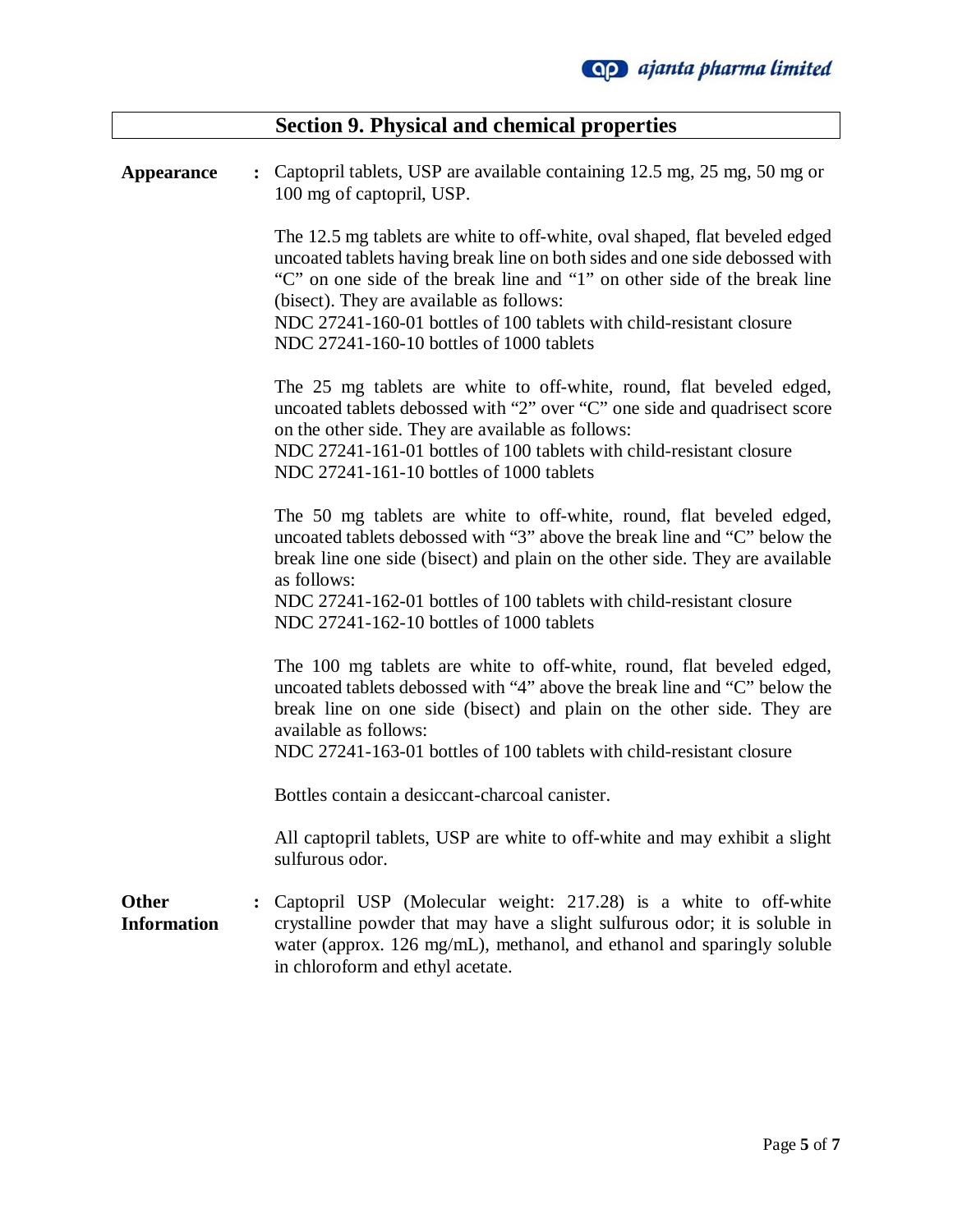## **Section 10. Stability and reactivity**

| <b>Stability</b>                | <b>Stable</b>                                         |
|---------------------------------|-------------------------------------------------------|
| Incompatibility                 | Incompatible with strong oxidizing agent and alkalis. |
| <b>Hazardous Decomposition:</b> | Under normal conditions of storage and use, hazardous |
|                                 | decomposition products should not be produced.        |
| <b>Conditions to Avoid</b>      | Incompatible materials, strong oxidants and alkalis.  |

### **Section 11. Toxicological information**

| <b>Acute toxicity</b><br><b>Carcinogenesis</b> | $\ddot{\phantom{a}}$<br>$\ddot{\cdot}$ | Rat Oral LD50: 4245 mg/kg<br>None of the components of this product are suspected to be a<br>carcinogen.                                            |
|------------------------------------------------|----------------------------------------|-----------------------------------------------------------------------------------------------------------------------------------------------------|
| <b>Mutagenesis</b>                             | $\ddot{\cdot}$                         | When processed and used as directed, this product is not<br>expected to produce mutagenic effects in humans.                                        |
| <b>Fertility effects</b>                       | $\ddot{\cdot}$                         | May damage fertility.                                                                                                                               |
| <b>Teratogenicity</b>                          | $\ddot{\cdot}$                         | May damage the unborn child.                                                                                                                        |
|                                                |                                        | <b>Section 12. Ecological information</b>                                                                                                           |
| Eco toxicity of drug<br>substance              | $\ddot{\phantom{a}}$                   | The active ingredient in this formulation is water soluble and<br>expected to remain in water and migrate through the soil into<br>the groundwater. |
| In the finished product<br>form                | $\ddot{\phantom{a}}$                   | There is no potential for air borne contamination since the<br>drug substance is in consolidated form as tablets.                                   |

## **Section 13. Disposal consideration**

**Waste Disposal Considerations:** Dispose the material according to federal, state and local disposal regulations or company operating procedures. Disposal by incineration is recommended. Dispose of surplus and non-recyclable products via a licensed waste disposal contractor. Avoid dispersal of spilled material and runoff and contact with soil, waterways, drains and sewers.

### **Section 14. Transport information**

This product is not subject to the regulations for the safe transport of hazardous chemicals

 **DOT:** Not regulated for transport of dangerous goods.  **IATA:** Not regulated for transport of dangerous goods  **IMDG**: Not regulated for transport of dangerous goods